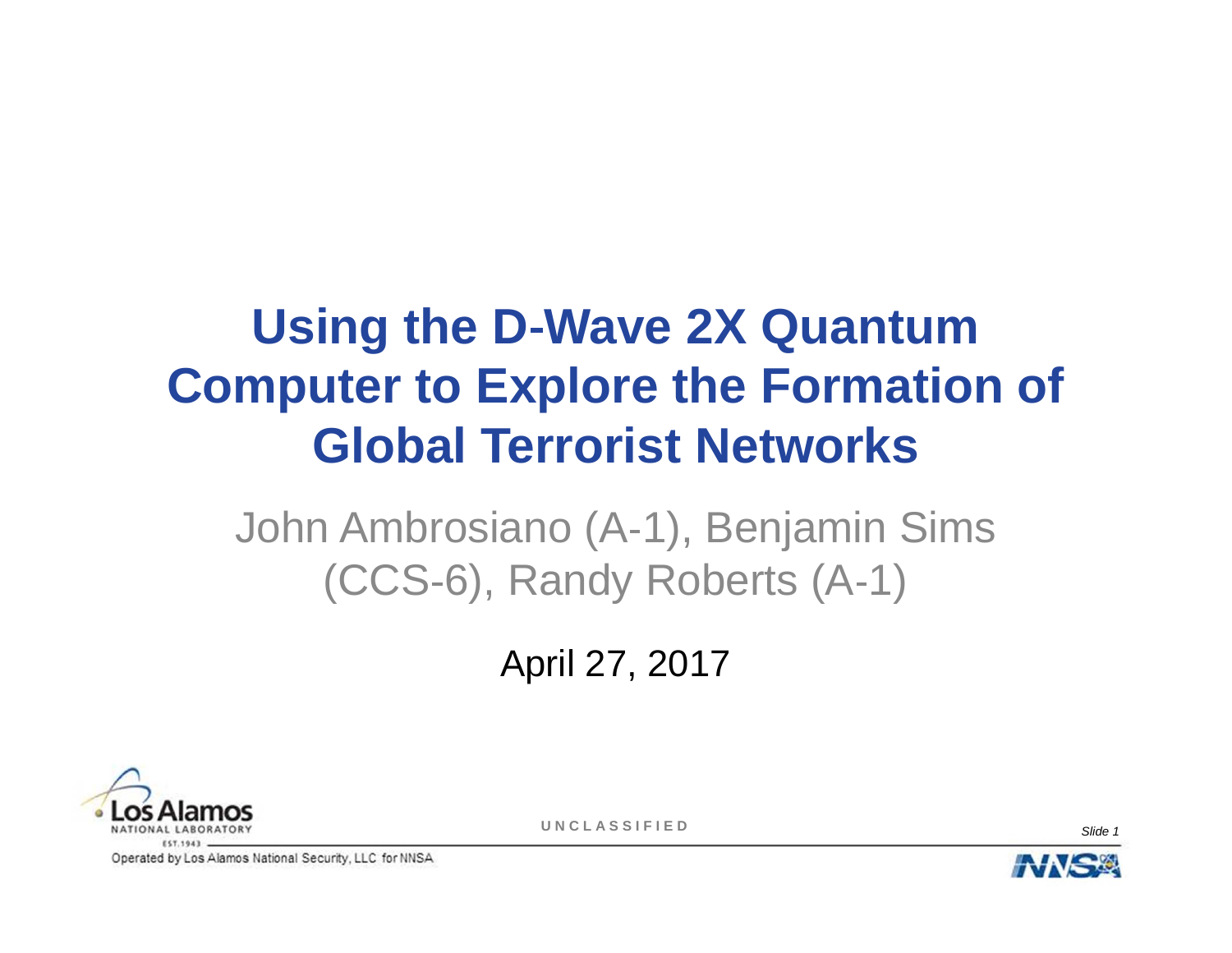# **Using the D-Wave 2X to Explore Structural Balance Sensitivity in Radical Social Networks**

- •The D-Wave is a quantum annealing machine
- There is an area in the study of social networks called •*structural balance*The enemy of my friend My two friends
	- Social network with signed edges
		- $\mathcal{L}(\mathcal{L})$ Bipartite nodes, labeled by cohort (+, - )
		- $\Box$ Signed edges: + for friendly, - for hostile
		- *Edge rule: same cohort*  $\Rightarrow$  *+; different*  $\Rightarrow$  *-*
		- $\mathcal{L}(\mathcal{L})$  Given the edge signs, what is the best cohort assignment to nodes that tries to follow the edge rule? *NP-Hard problem*

**UNCLASSIFIED**

 $\bullet$ There is an Ising model equivalent to this problem

$$
H = \sum_{i,j} (1 - J_{ij} s_i s_j) \ni J_{ij}, s_i \in \{-1, 1\}
$$

*Effectively measures the number of edge rule violations*



*PNAS* ∣ *December 27, 2011* ∣ *vol. 108* ∣ *no. 52* ∣ *20953–20958*

*Slide 2*



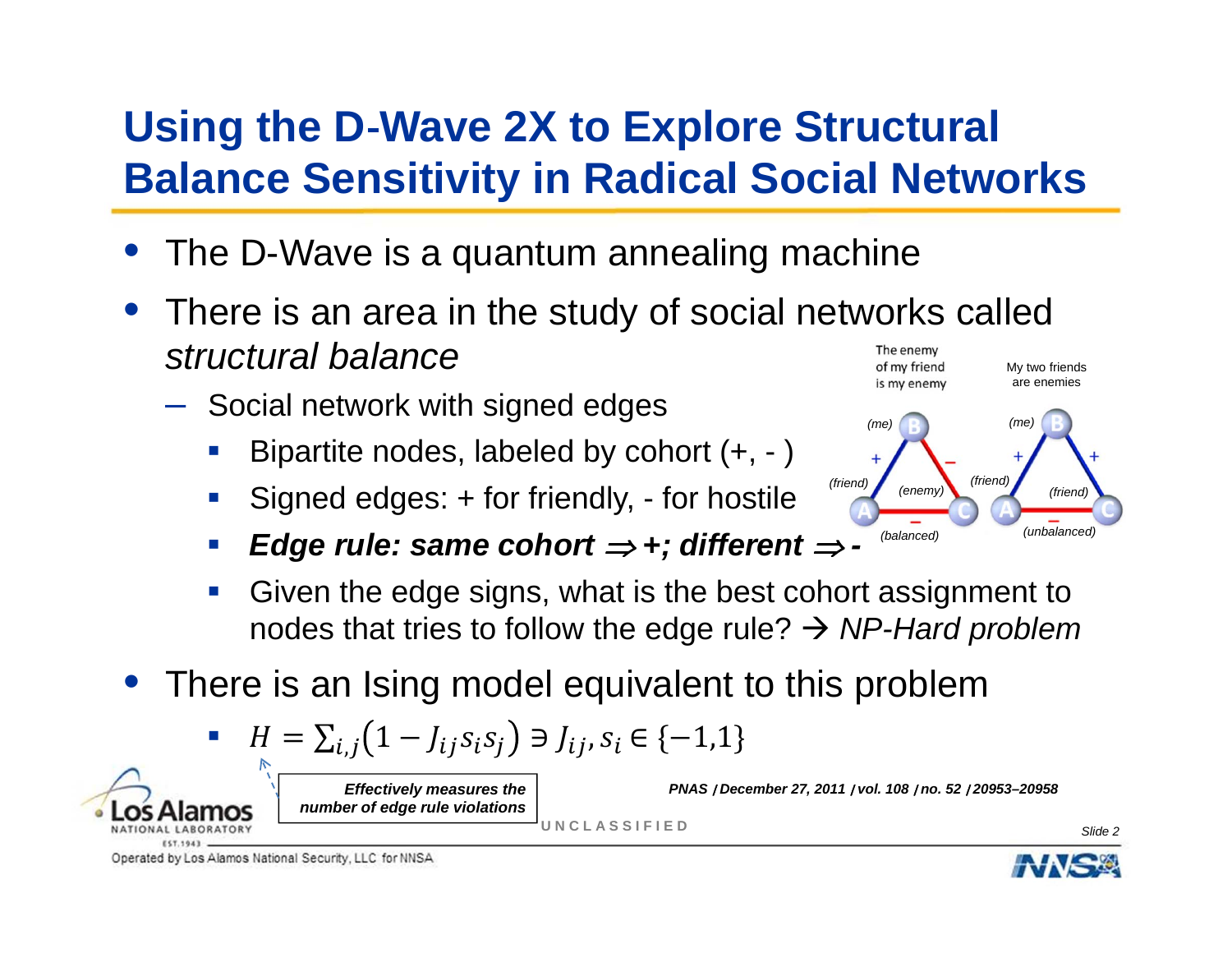## **Exploring Signed Social Networks with D-Wave**

- • We performed a series of experiments in calculating structural balance on signed-social networks, comparing D-Wave to a simulator on fully-connected graphs
- • Challenges:
	- Arbitrary networks don't map to the D-Wave topology – even a triangle is hard



- Chaining nodes together to make the topology you want <sup>a</sup> process called embedding – is also NP-hard
- Given the current D-Wave machine topology, and the number of q-bits available, the maximum number of fully-connected, *simulated* nodes\* is about 49 on a perfectly fabricated machine
- Much of the overhead in executing a job on the D-Wave is communication and initialization, which can be many times more than D-Wave annealing time of 20 microseconds



*\*Out of approximately 1152 q-bits*

**UNCLASSIFIED**

*Slide 3*

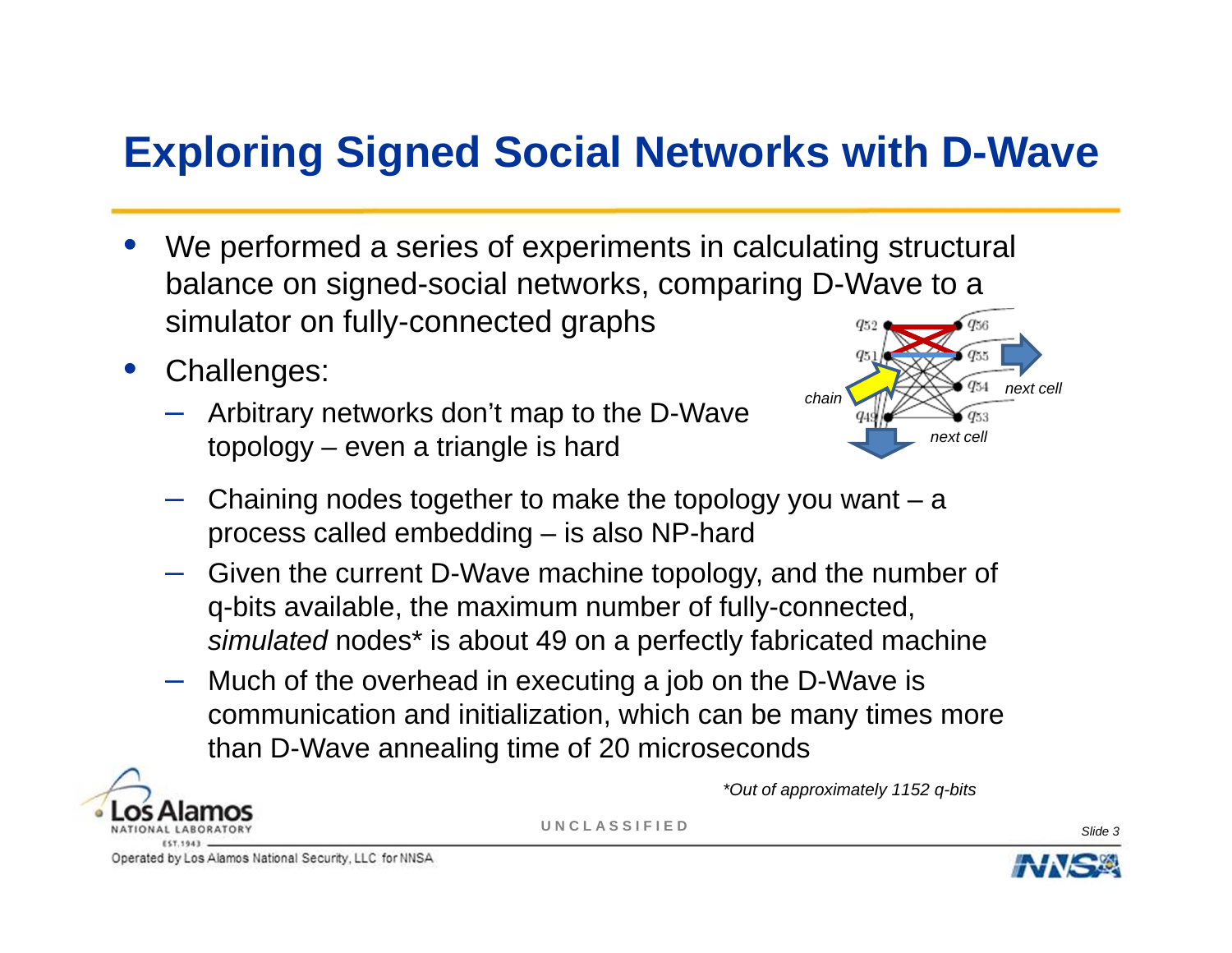# **D-Wave Performance on a Complete Graph**



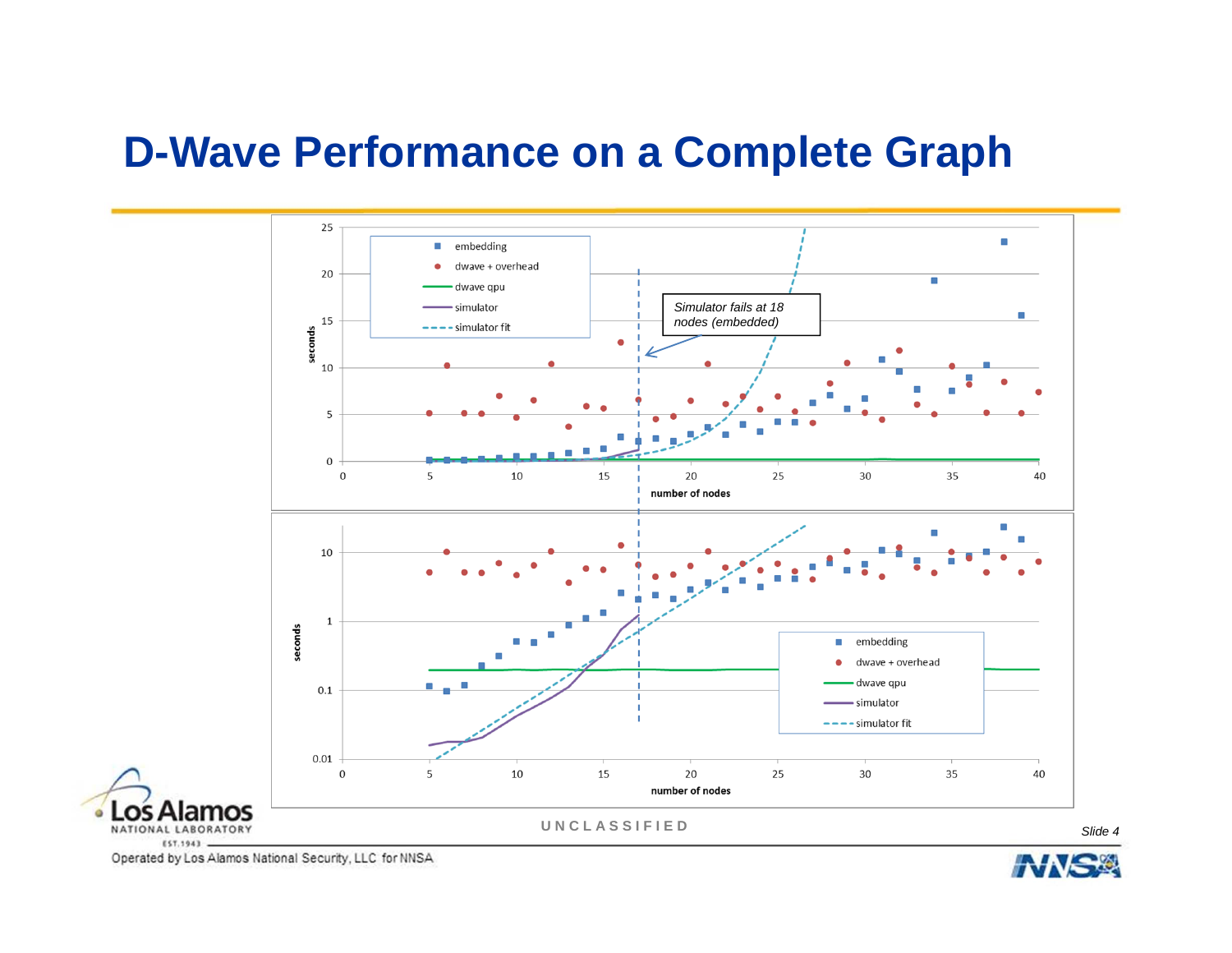# **Real World: Stanford Mapping Militants Project**

• Project identifies patterns in the evolution of militant organizations, in specified conflict theatres, and provides interactive visual representations (http://web.stanford.edu/group/mappingmilitants/)



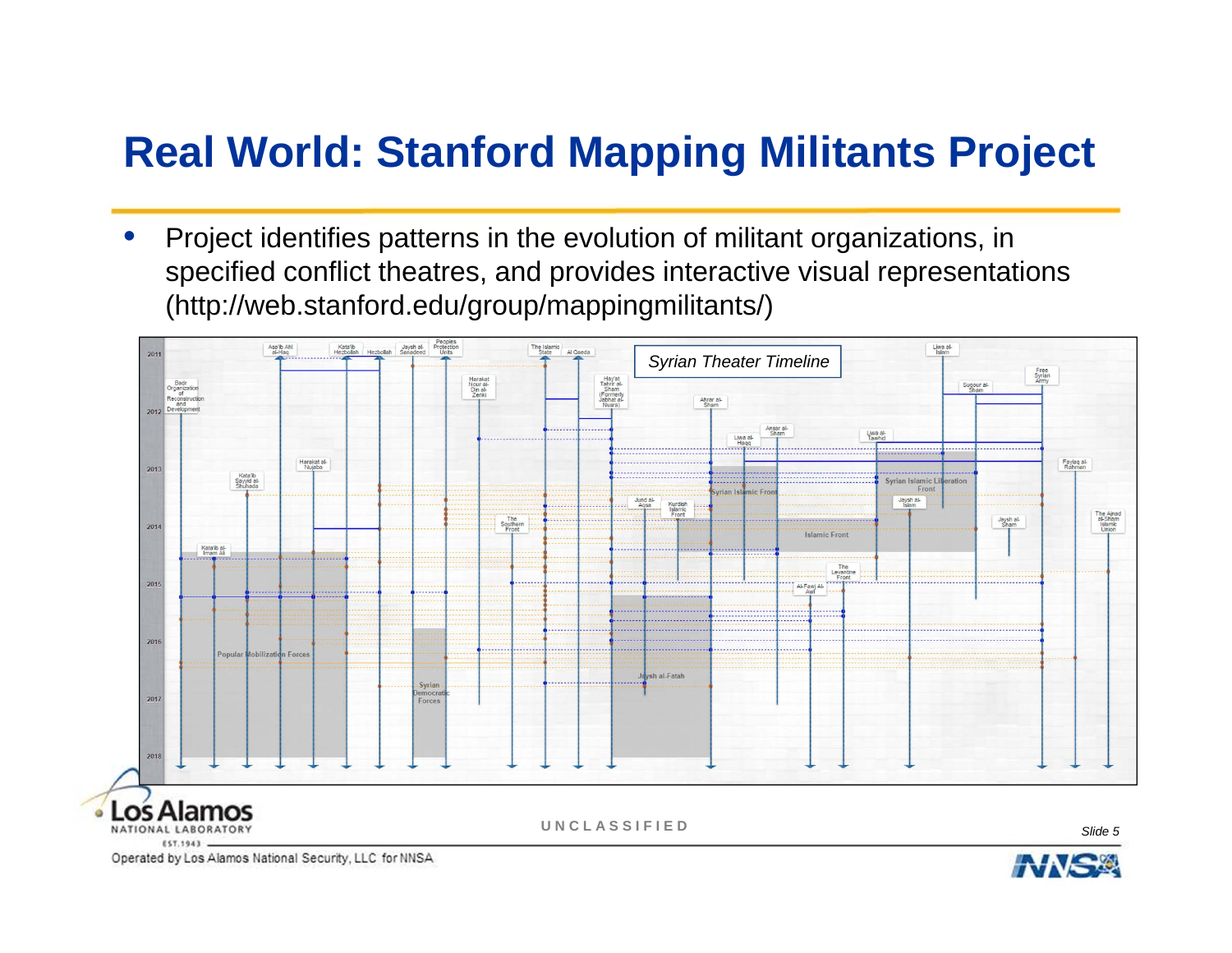#### **Syrian Theater Networks**



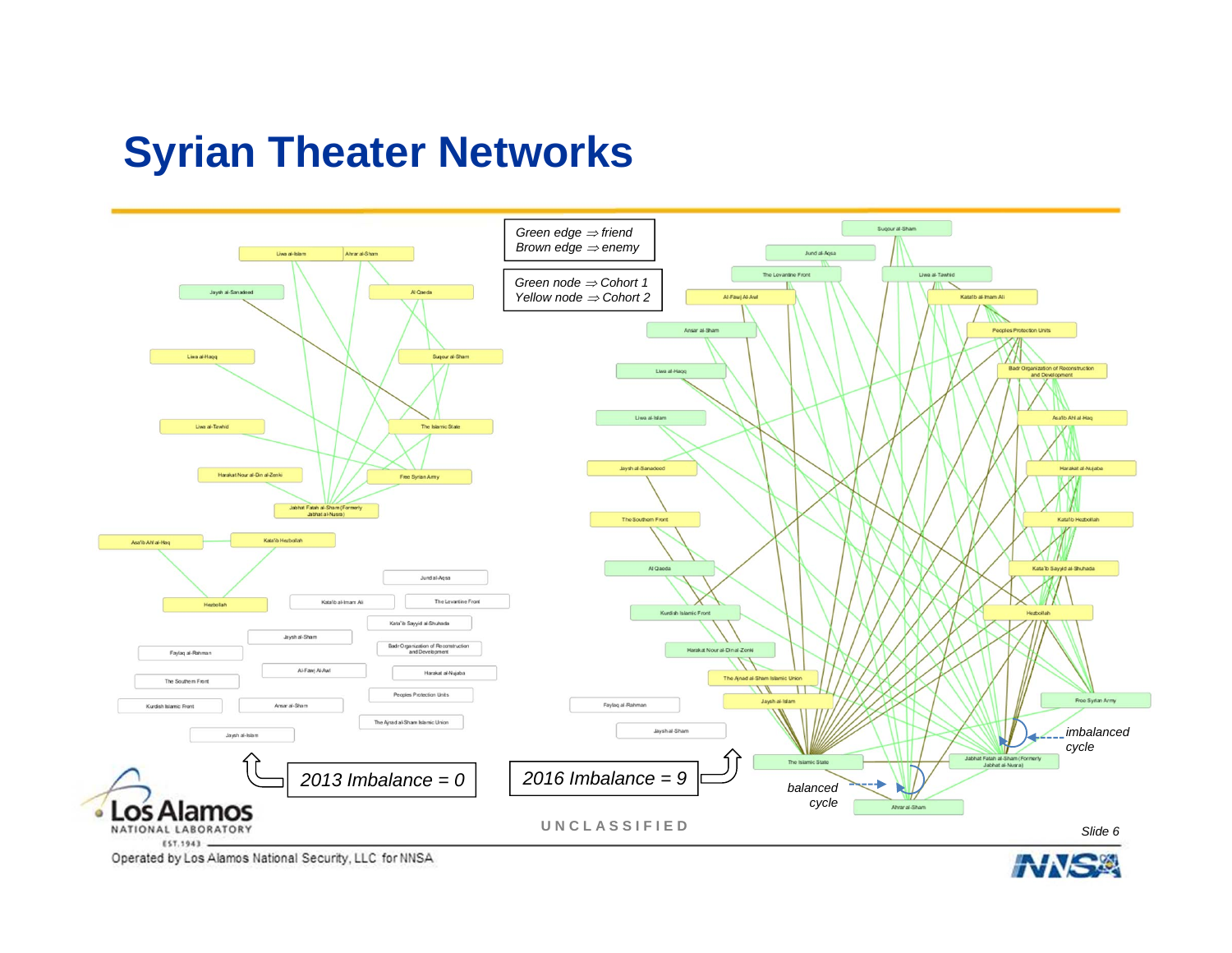#### **Iraq Theater Network**



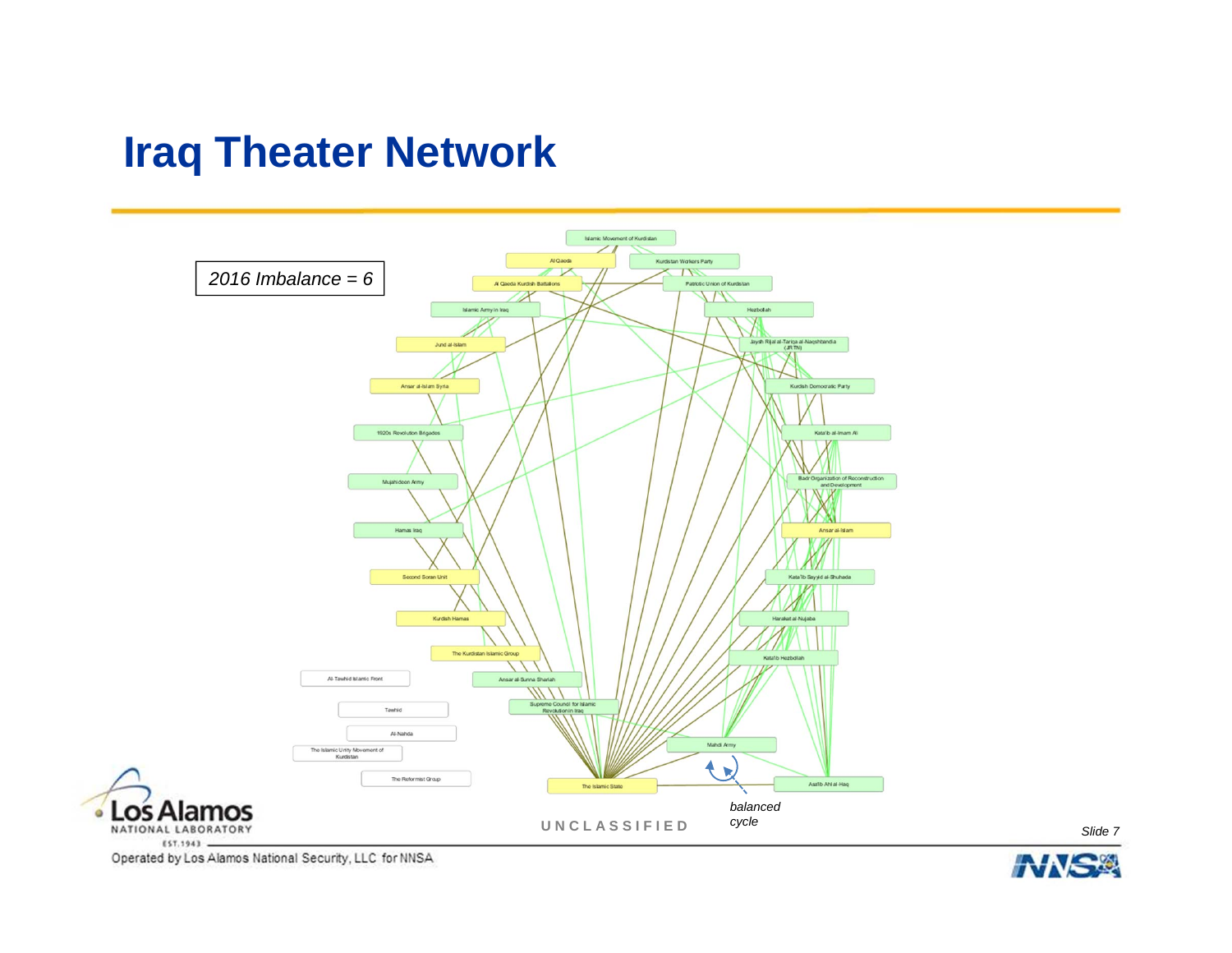#### **Balance Over Time**

- • In the time window shown, the imbalance in Syria has increased by 4 times, but the imbalance per edge is nearly constant
- • What does it mean?
- • Are inter-group relationships adaptive to local imbalances?

NATIONAL LABORATORY EST.1943



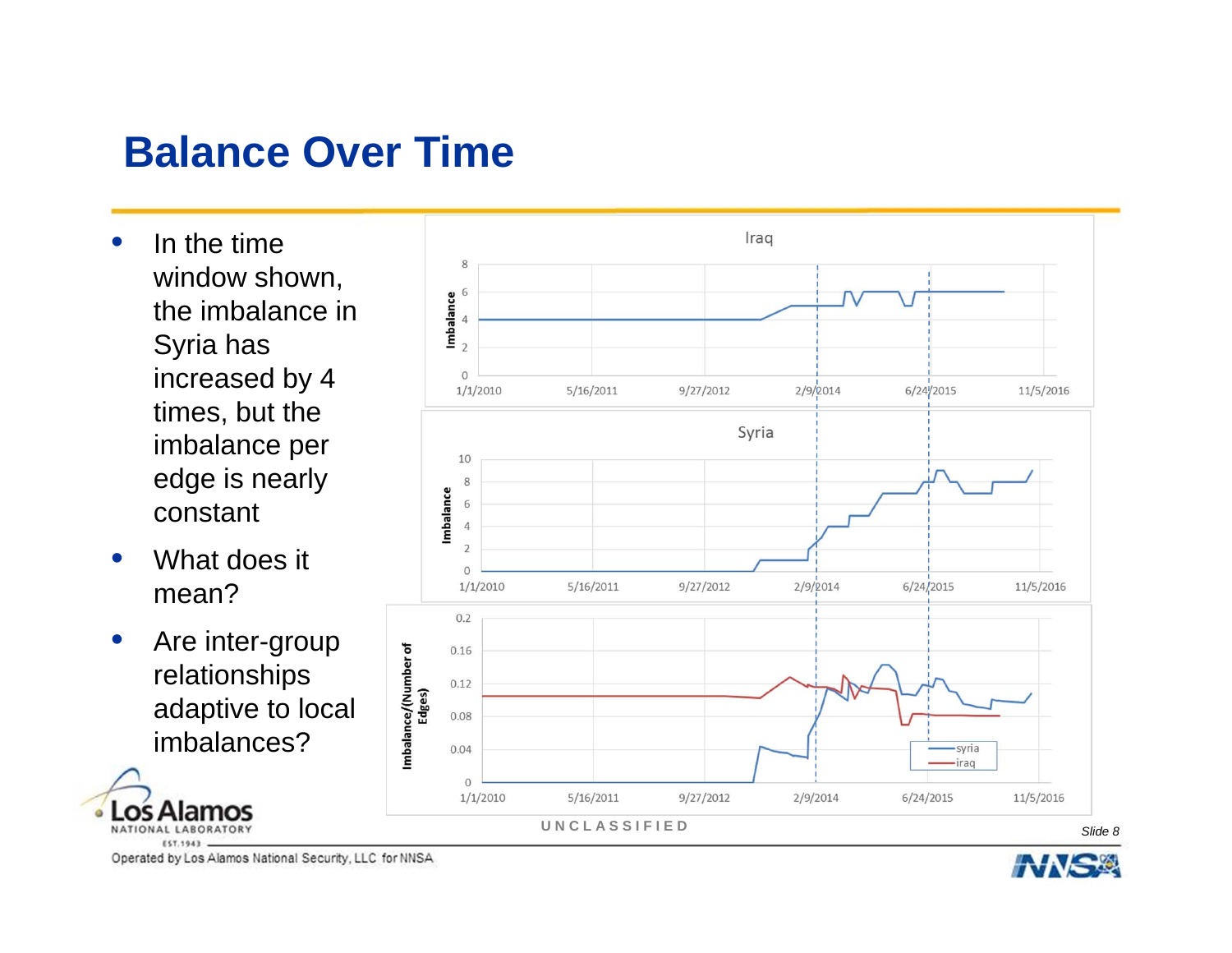## **Dynamic Relaxation of Network Imbalance**

- • We use the D-Wave as an accelerator chip in a dynamic relaxation simulation  $\Rightarrow$  only need to embed the problem once
	- 1.Given a social network with only edges assigned  $\{J_{ii}\}$
	- 2. Find the node assignment {si} and net imbalance (H) in the ground state using the D-Wave (quantum step)
	- 3. Perturb the edge assignments, based on local edge rule violations (classical step) based on the probability that an improperly assigned edge changes sign. Two cases:
		- a) The probability is proportional to the imbalance/(number of edges)
		- b) The probability is proportion to 1/(the imbalance)
	- 4.Return to (2)



**UNCLASSIFIED**

*Slide 9*

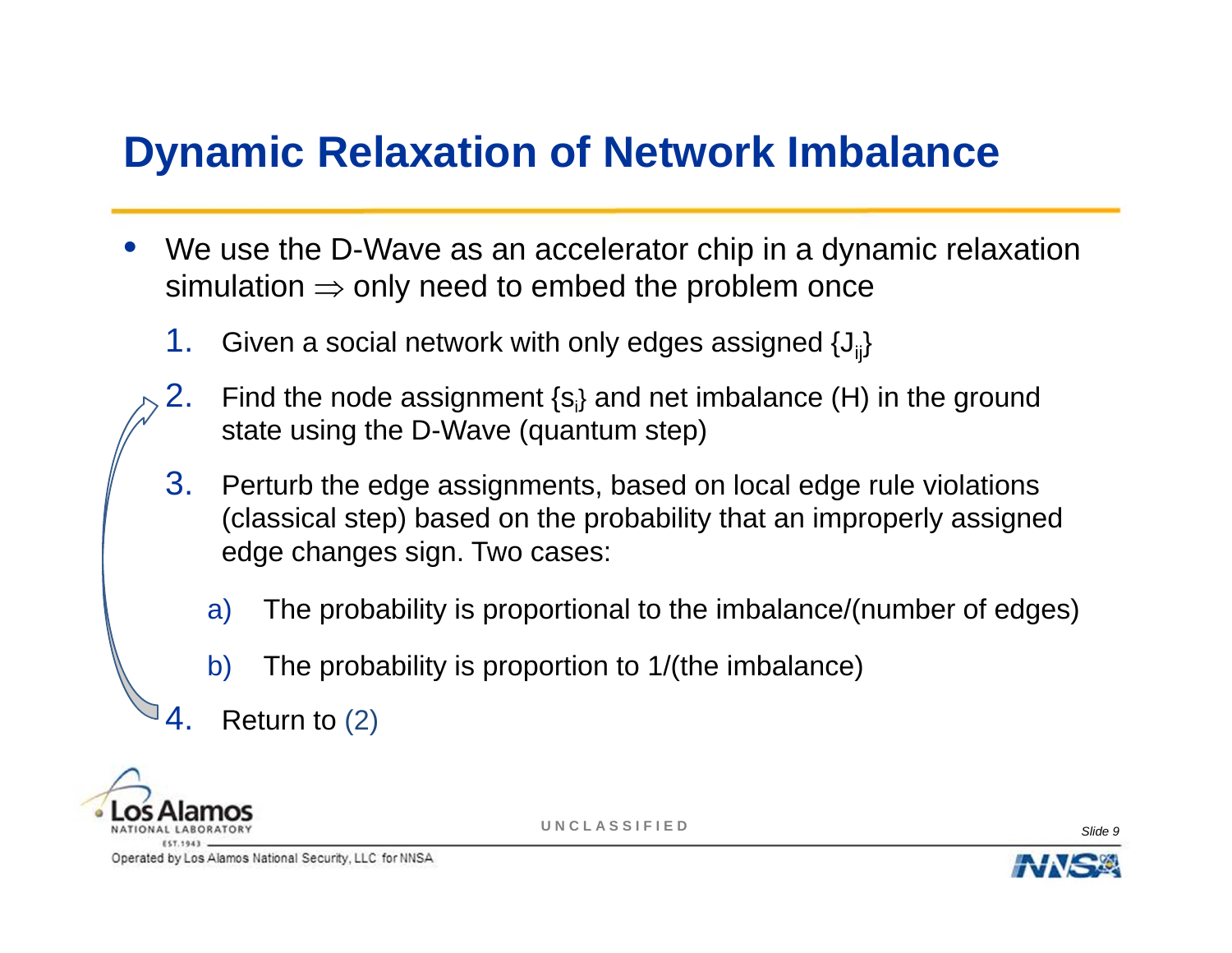#### **Relaxation Over Time**

- $\bullet$  Each time an edge violating the rule is changed, a new global solution is obtained
- $\bullet$ • It is nonetheless curious that these curves are monotone





**UNCLASSIFIED**

*Slide 10*

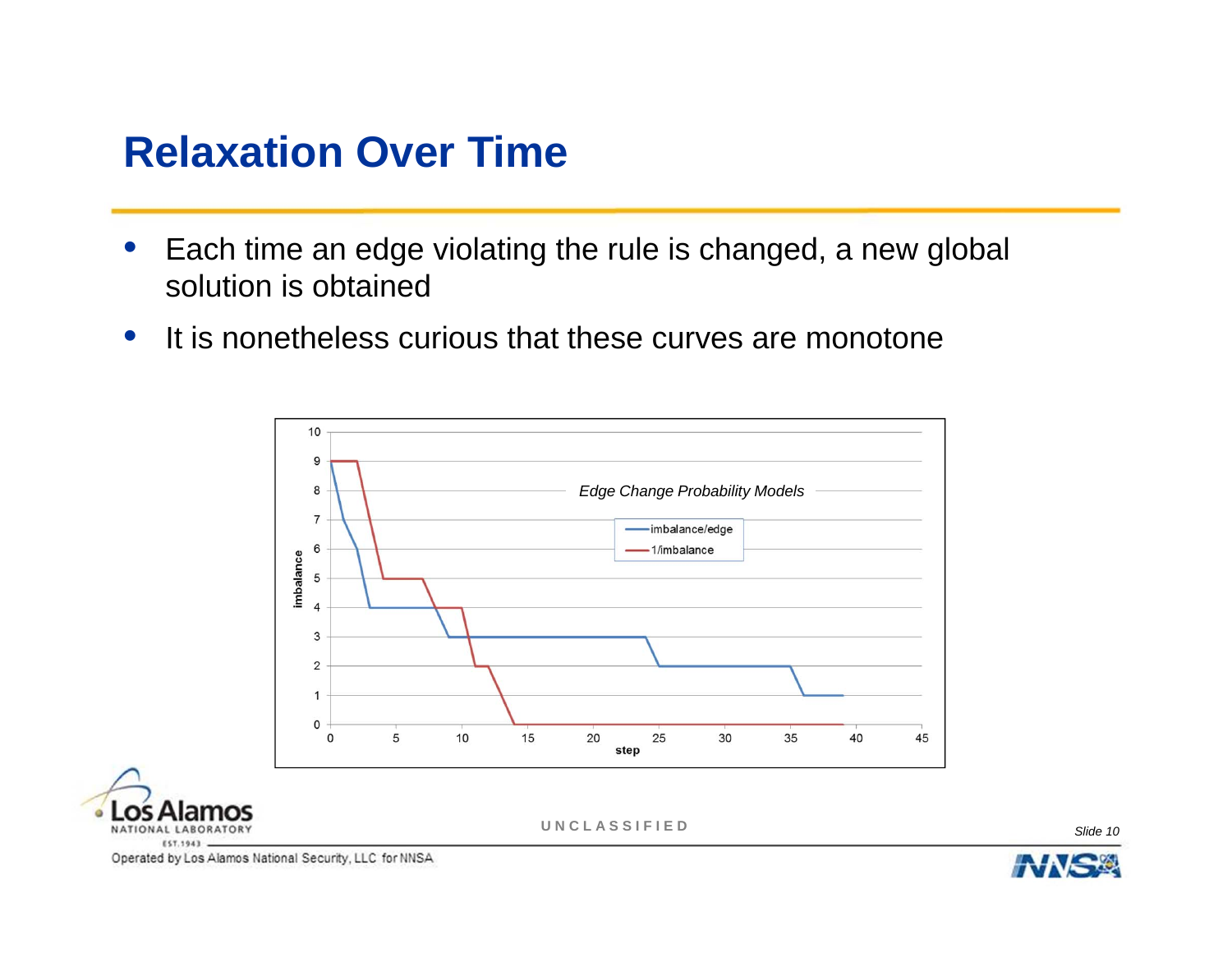# **Summary Experience**

- $\bullet$ We have used the D-Wave to explore some aspects of signed social networks
- $\bullet$  We have encountered several challenges – some expected and some not
	- The number of nodes that can be accommodated is relatively small (~49 out of 1152)
	- –Embedding is a costly computation that doesn't scale well
	- Surprisingly large communications and initialization overhead
- $\bullet$  Perhaps a "domain-iterative" method, with a pre-embedded scaffold on each sub-network domain, would allow a D-Wave-accelerated computation on very large networks
- $\bullet$  We have chosen to explore applications that will fit within our D-Wave machine without using multiple domains, specifically for *estimating the structural imbalance in mappings of terrorist groups and their interrelations*
- • In these very preliminary results, we have noticed that, for an extended period in one instance, the *imbalance per edge seems to remain fairly constant while the size and imbalance in the network increase*
- $\bullet$ We have also contrived a "dynamical" model that requires no re-embedding – the relaxation of an imbalanced network – based on the notion that problematic relationships (those that violate the edge rule) may spontaneously change sign with some given probability
	- *Curiously, although these spontaneous changes intended to reduce imbalance are local, the global imbalance appears to decrease monotonically*



•

**UNCLASSIFIED**

*Slide 11*